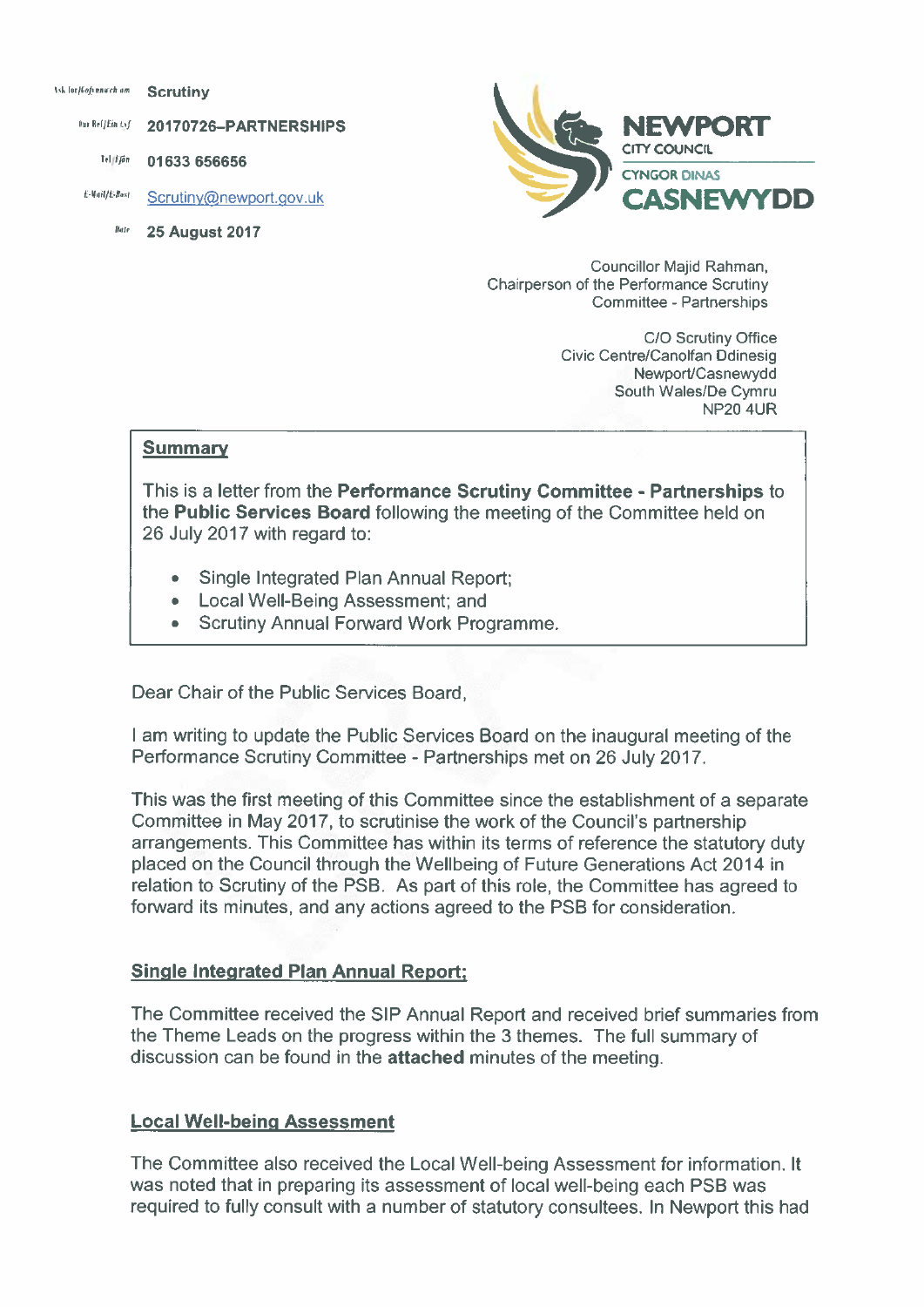included the Council's Streetscene, Regeneration and Safety Scrutiny Committee under the previous Committee structure, and that the comments of the Scrutiny Committee were taken into account in the preparing the final Assessment.

# **Annual Forward Work Programme**

The Committee agreed its Annual work programme for 2017/18, and its schedule of meetings for the year. The full work programme is available online, below is a summary of the reports from the PSB that will be considered by the Committee:

| <b>Report</b>                          | <b>Role of Scrutiny</b>                                                                                 | <b>Timescale</b>              |
|----------------------------------------|---------------------------------------------------------------------------------------------------------|-------------------------------|
| Single Integrated Plan                 | Performance Scrutiny - of the PSB Partnership and<br>its achievement of the objectives within the plan. | <b>July 2017</b>              |
| SIP Quarter 2<br>Performance Update    | Performance Scrutiny - of the PSB Partnership,<br>and its performance against SIP objectives.           | January 2018                  |
| <b>Wellbeing Assessment</b>            | Receive for information.                                                                                | <b>July 2017</b>              |
| Draft Wellbeing Plan                   | Consultation on the draft Plan before it is adopted.                                                    | November 2017                 |
|                                        | Receipt of final Plan for information.                                                                  | <b>April 2018</b>             |
| Single Integrated Plan<br>(SIP)        | Performance Scrutiny - of the PSB Partnership and<br>its performance against the SIP objectives         | <b>July 2018</b>              |
| Review of PSB Scrutiny<br>Arrangements | Performance Scrutiny - Effectiveness of<br>Partnership Arrangements                                     | <b>June 2018</b><br>(annually |

The Committee will also receive all agendas, minutes and summaries of business from the PSB meetings as they become available.

If you have any response or comment on Committee's meeting, I would be grateful if you could provide this by 20 September 2017. Your response will be submitted to the Committee for consideration at its next meeting on 27 September 2017.

Yours sincerely.

**Councillor Majid Rahman** Chair of Performance Scrutiny Committee - Partnerships

Email: Scrutiny@newport.gov.uk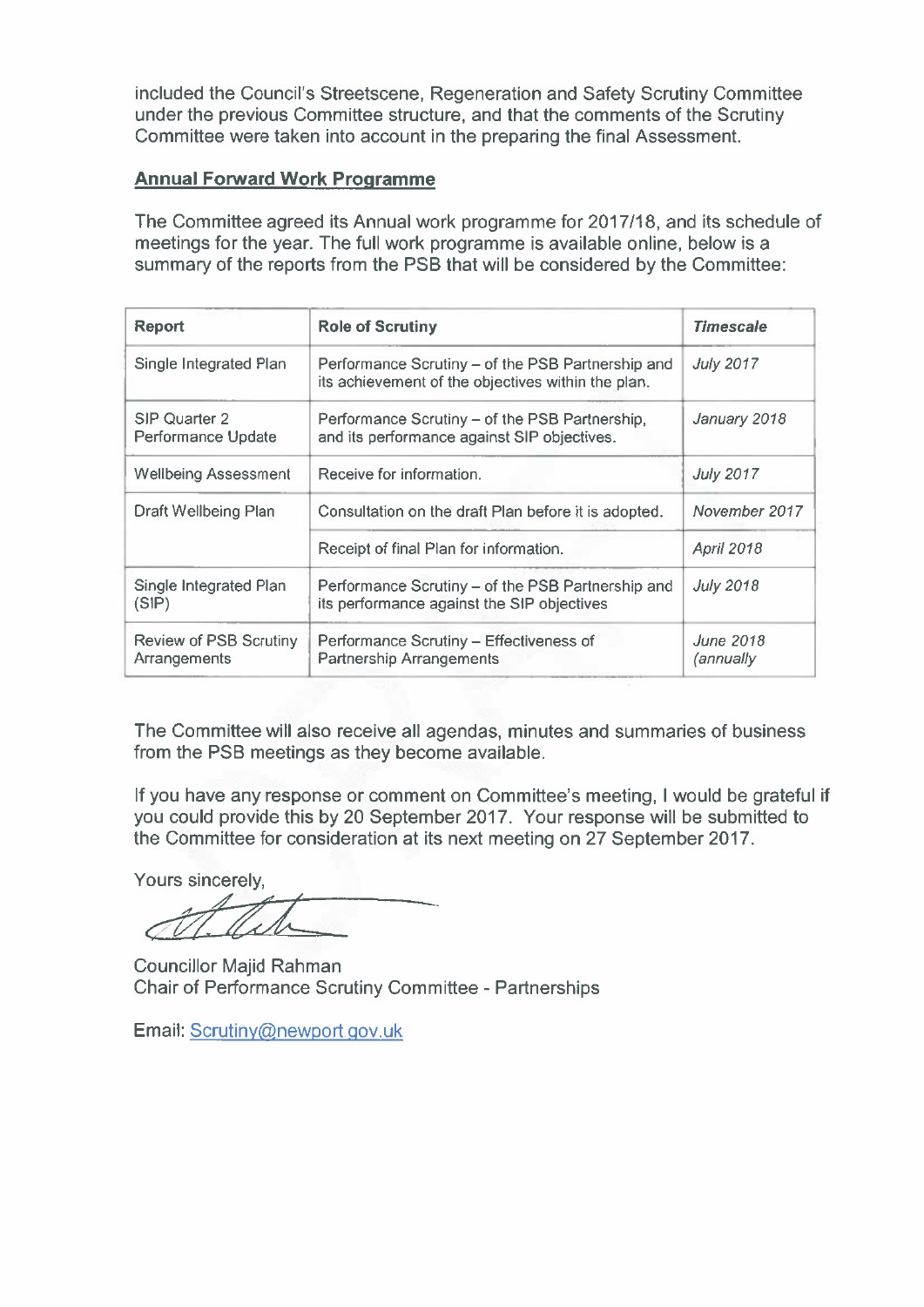# **Minutes**



# **Performance Scrutiny Committee - Partnerships**

Date: 26 July 2017

Time: 4.00 pm

- Present: Councillors M Rahman (Chair), J Clarke, J Cleverly, D Davies, R Hayat, M Linton, S Marshall, R Mogford and T Suller
- In Attendance: R Cornwall (Head of People and Business Change), K Duffin (Head of Regeneration Investment and Housing), W Beer (Public Health Wales), Chief Inspector D Morgan (Gwent Police) Inspector R Jenkins (Gwent Police), V Self (Service Manager), S Calnon (Youth Service Manager), E Mulligan (Chief Democratic Services Officer, M Lawrence (Overview and Scrutiny Officer), N Barnett (Democratic Services Support Officer)

Apologies: None

#### 1 **Declarations of Interest**

None.

## 2 **Public Services Board - Single Integrated Plan (SIP) Annual Report**

The Head of People and Business Change introduced the Single Integrated Plan (SIP) and the Theme leads to Members. The Committee were advised that each of the three SIP themes had previously been presented to the most relevant Scrutiny Committee, however since this Committee had been established for the purpose of meeting the statutory requirement to scrutinise the work of the whole Public Service Board (PSB) Partnership, the complete SIP was being presented to this Committee for consideration.

The theme lead from Public Health Wales presented the Health and Well-being theme to the Committee. Discussions included the following:

## **Food & Nutrition**

- Progress had been made in promoting physical activity and trying to promote healthy nutrition in early years. Schools have been encouraging children to walk to school with the 'Mile a Day' campaign. This scheme would also impact on school run traffic congestion, to reduce the numbers of cars traveling to school.
- With regard to the new pilot scheme starting in September, where school nurses would record height and weight of children, and inform parents if their child is in a dangerous weight range. Members voiced concerns that this may lead to a backlash from parents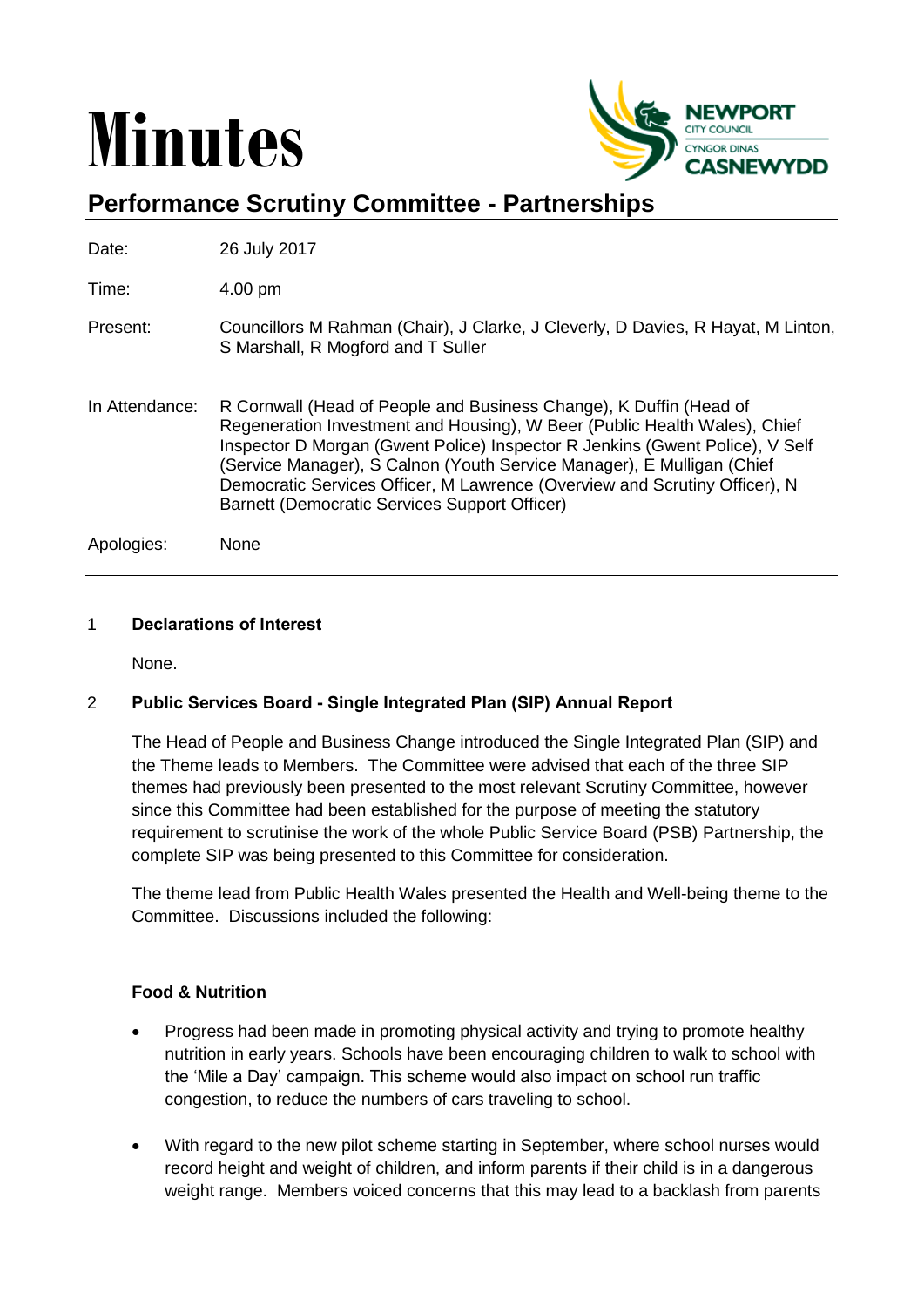and asked if school nurses were being prepared for this. Members were assured that nurses had been trained in how to approach this with parents and that consideration had been given to the wording used in letters to parents, learning from the backlash against Public Health England when this initiative was launched there last year.

 The Committee queried whether the funding for breakfast, dinner time and after school clubs would cease when the Communities First funding ended, and were advised the impact of the ending of this funding would be considered by the PSB in September.

# **Smoking**

- The Committee were advised that the smoking rate in Newport was in line with the Welsh average, although not yet meeting the UK average. Members discussed the Just B programme aimed at reducing smoking related inequalities in health using strong peer networks to promote positive messages. NHS Stop Smoking services are being promoted and services being offered to help people to quit, and work being done with ASH Wales to stop smoking in school gates.
- The use of electronic cigarettes was discussed and the extent to which their use led to smoking tobacco. There were currently no targets relating to electronic cigarettes and it is not recommended as a substitute to pregnant smokers, as not enough was known about the effects, instead steering people towards supported smoking cessation programmes in place.
- Concern was raised about the impact of smoking shisha with no filter other than water and the impact of the substances upon young people and possible future addiction. It was asked if this could be looked into further in terms of future addiction. Committee were advised that currently there was no prevention work currently, but advised there is a group named Minority Ethnic Community Health Association for Newport: Initiating Change (MECHANIC) who have had conversations regarding providing support. The Health & Wellbeing Lead agreed this is something to look into and report findings back.

## **Mental Well-being**

- Concern was expressed at the increase of mental health issues for young people, and a Member questioned whether there were any distinguishable differences with planning for adult mental health. The Lead advised that most mental health issues are laid down in childhood and support needs to be available earlier. A meeting had been held with the Children and Adolescent Mental Health Services (CAMHS) and now Youth Workers, School Nurses and GPs can make referrals to multi agency panels. He concluded that the support available needs to be coordinated to provide effective support.
- The Committee queried whether Autistic Spectrum Disorder was included in the above mentioned coordinated support arrangements, as there was still a stigma associated with this. Members suggested this was something that could be addressed in schools.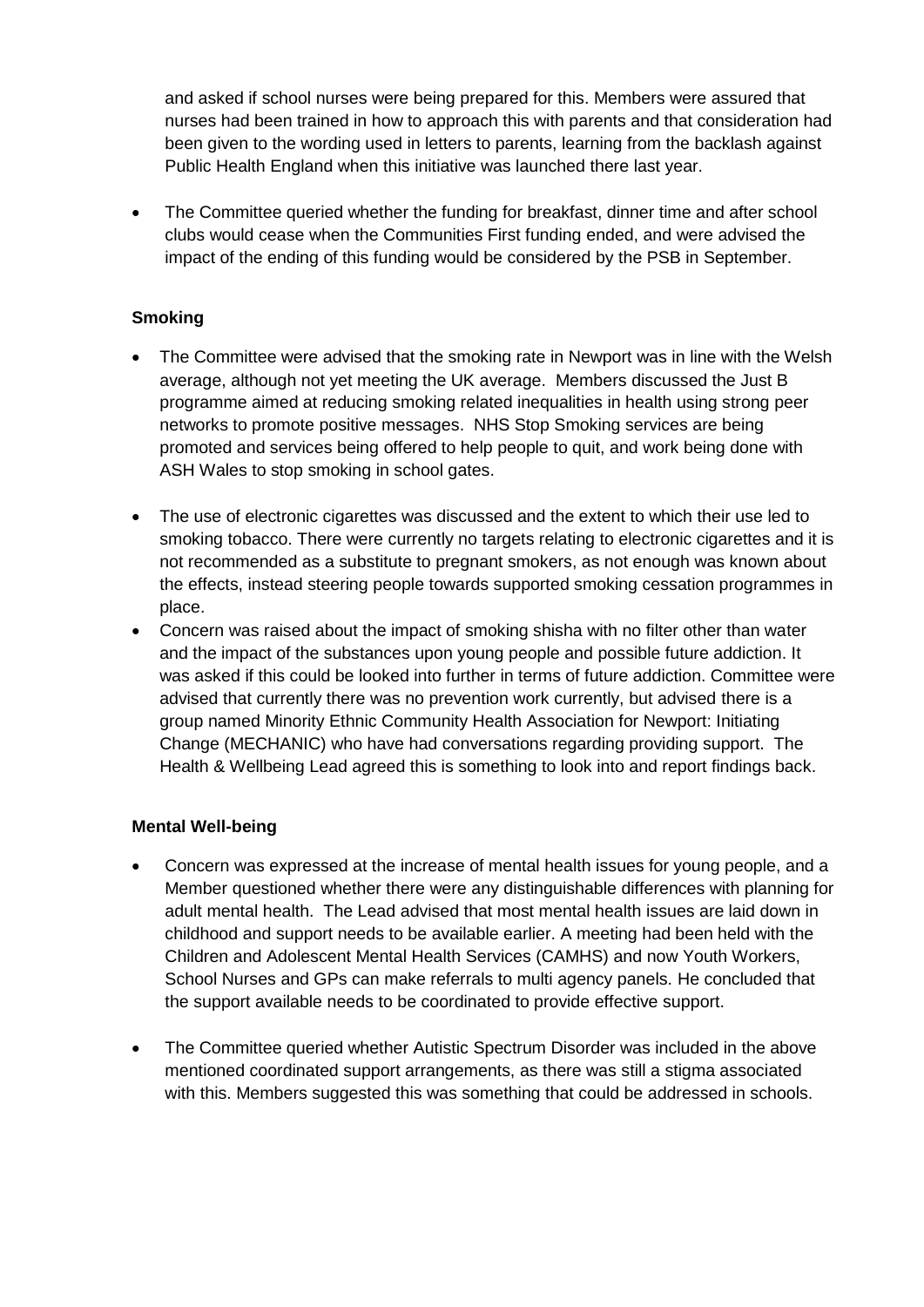#### **Alcohol and Drug Misuse**

- It was noted that whilst there was a reduction of the use of alcohol amongst young people, however, concerns were raised regarding the increase of solvent abuse amongst young people. The Committee were advised that Newport LIVE were running diversionary activities to help educate young people and that the PSB was looking at ways deal with preventative issues upstream.
- It was advised that there has been a data sharing agreement with the Licensing department across Gwent to target enforcement on problem premises which are selling cheap alcohol.

## **Economy and Skills**

The Head of Regeneration Investment and Housing introduced the Economy and Skills theme to the Committee, The Committee were advised of the key highlights for the year such as the City Deal for the Cardiff City Region, meetings with Virgin to extend the digital connectivity in the City, and the £14 million Vibrant and Viable Places development. The Committee were also advised that perceptions of people living in Newport had improved, rising from 24% last year to 70% this year.

The Newport Station footbridge work had been delayed due to lack of funding, although the Council were working close with Network Rail to restart the works.

The following was discussed:

- The Committee queried news story that all new petrol and diesel vehicles from 2040 will be abolished. Committee were advised that an Energy Manager has recently been appointed, and will be writing a strategy and implementing plan for Newport. It was also advised that there would be electric points at Civic Centre.
- A Member proposed that due to the imminent removal of the Severn Crossing tollgate barrier, there would be greater opportunity to work with Bristol. Members were advised that Great Western Cities was a great opportunity to work together and full advantage of the opportunity needs to be taken.
- Members praised the positive improvement in the City Centre including Friars Walk and new developments, but were concerned about homelessness in the city centre and enquired if it is a Council or Police issue. Members were advised that both need to work together to tackle the issue and that consideration was being given to applying for Purple Flag accreditation for the City Centre. A Homelessness Working Group has been set up and the Wallich were looking at funding and Health had set up additional services for Homeless people. Homelessness is a multi-agency issue and the answer is for all partners to work together on solutions.
- The Committee queried zero contract hours, and advised the vulnerable need help to get qualifications. The Committee were told that we want to help every young person possible. A contract has been signed with I-Tech to provided services for young people that are unique to any Council in Wales. All services working together have been reduced over the last four years.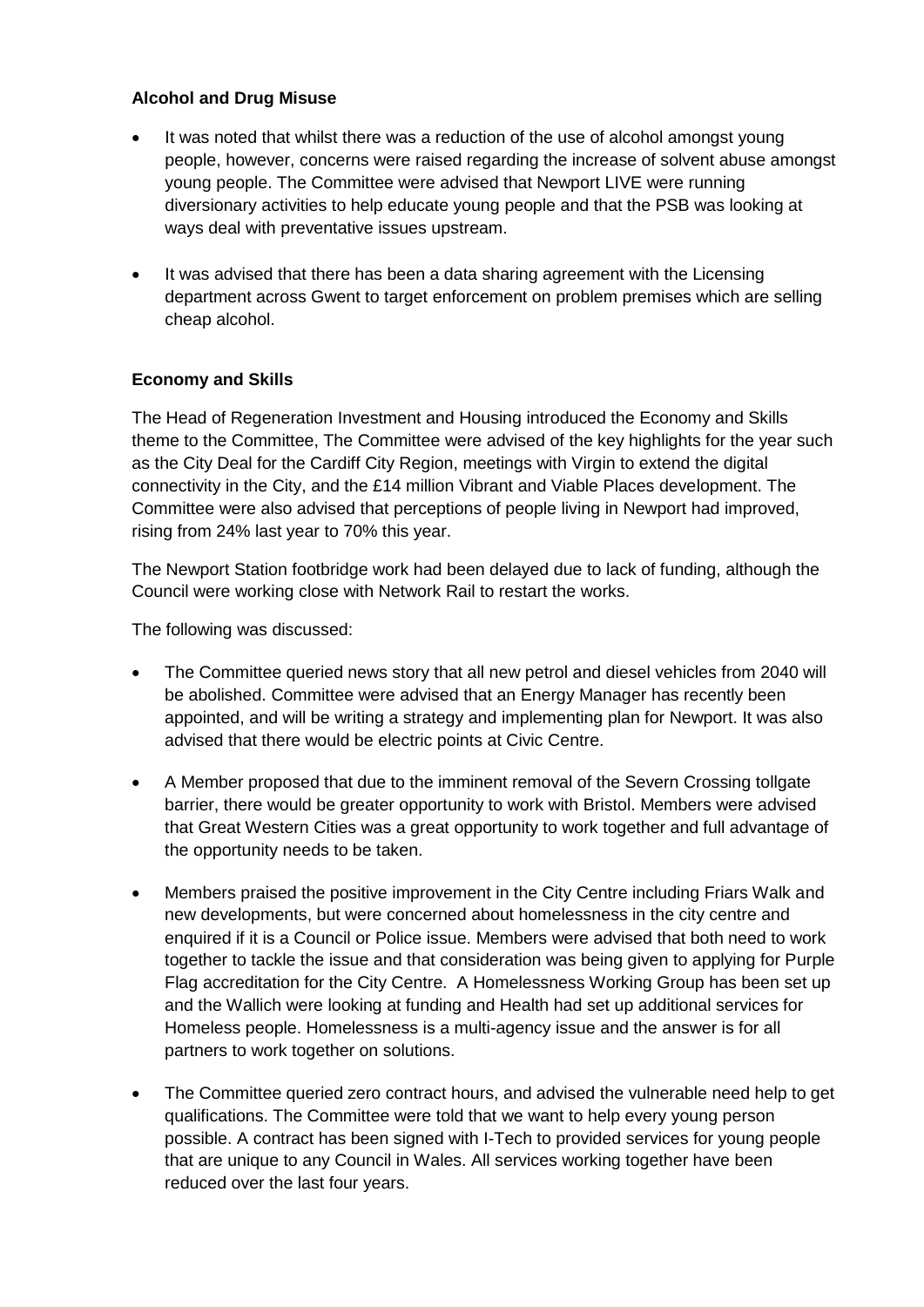- Concerns were raised about the accessibility issues with the Convention Centre. It was advised that key part is to connect the benefits from the Convention Centre with local communities. There was a need to make certain that local businesses are going to gain from the opportunity. Also advised that studies are being taken from Planning permission, some impact is expected but nothing significant. In relation to the community benefits of the new convention centre, it was asked if Celtic Manor could be invited discuss this with the Committee, particularly in relation to what this will bring to the community
- EU programmes were discussed and the Committee were advised that the funding was available until 2020, and there would be challenges to replace these when funding ends.
- Safety protocols on WIFI usage was queried in relation to cyber bullying and excesses. The Committee were advised that the public WIFI across the city has been a great success. It was open access but secure. Individual's ability to manage their data was a different issue however an authority we were safe. It was agreed that more needs to be done, and there was a suggestion to have a safety disclaimer link before using the WIFI, but did advise that work has been done in schools to make children safe.
- The Committee were advised that there would be a number of public sector apprenticeships across all partners. A Member mentioned that the free training offered by Trade Unions could be utilised as part of skills training. The Committee were advised that the Council are looking to work with any partner willing to work on this.
- It was asked if there are age limits on older people for apprenticeships. The Committee were advised that Government are only funding up to aged 24. The Committee also queried about City and Guilds training at Gwent colleges, stating qualification is not recognised and cannot take it onto site without a National Vocational Qualification (NVQ) and Construction Skills Certification Scheme (CSCS) card. The Committee was advised that this could be explored with Coleg Gwent who were a partner on the Public Service Board.
- The Workplace Academy was discussed and it was explained that the process was centralised and the Department for Work and Pensions also have a database of those who are looking for work. At the jobs fair for the Convention Centre everyone on the database got contacted and that 80 of those people got a job.

## **Safe and Cohesive communities**

Chief Inspector David Morgan was introduced and presented the portfolio to the committee. The main highlights were the PSPO and praised the positive work from both Gwent Police and the Pill community.

The following comments and queries were discussed:

 The Committee were advised that hate crime figures in the report do not differentiate between the figures for LGBT, BME and Transgender. The Chief Inspector advised that hate crime has moved significantly in the last two years, and although we do not have a Newport Pride Event, it could be organised fairly easily. Any hate crimes were flagged up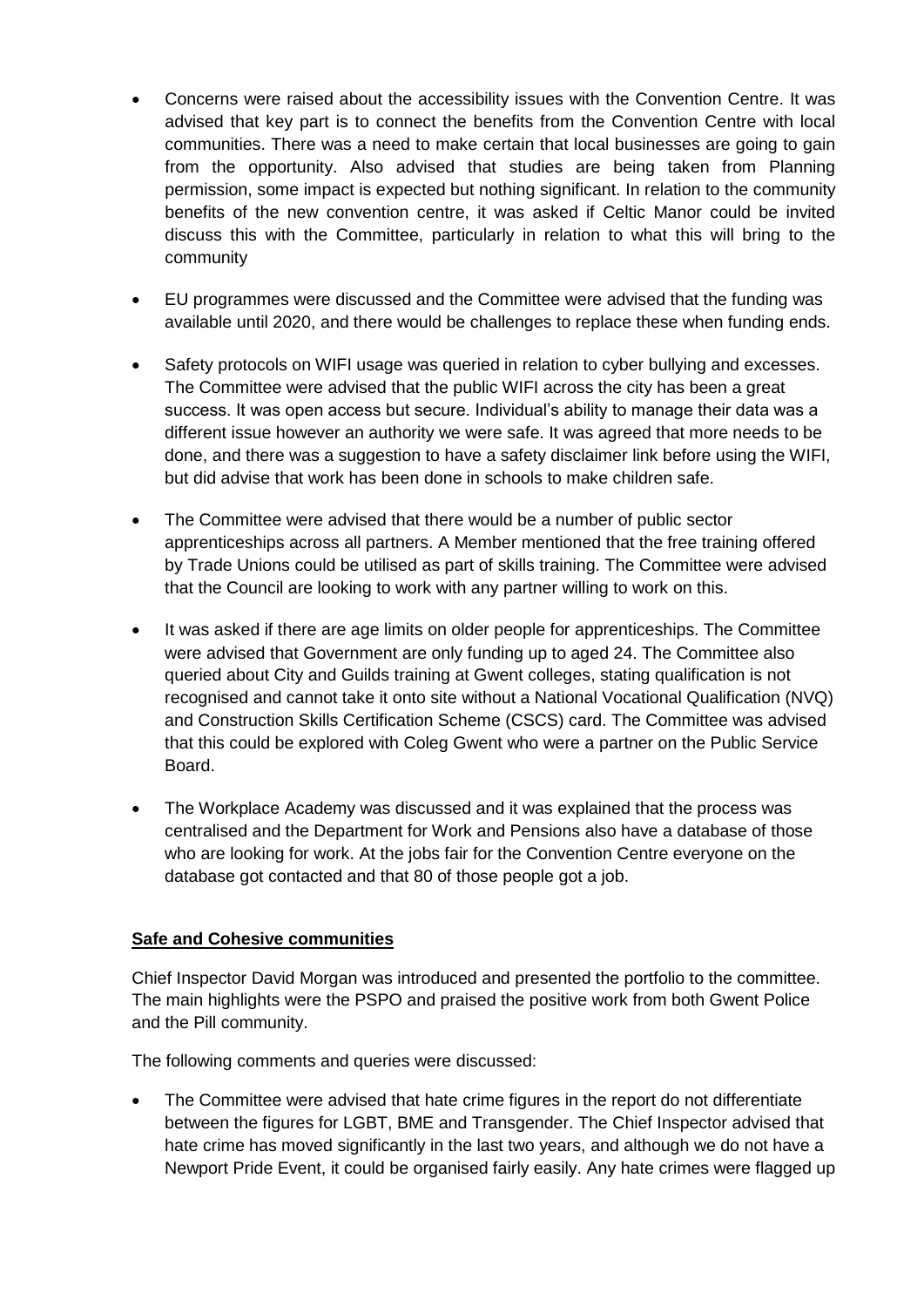immediately in the morning meetings and the Committee were also told that the Rainbow group are linked to the PSB.

- The Committee were pleased to see the link between shoplifting and drug dealing being made. Comment was made that food was most stole item, and were told that shops have encouraged to take more responsibility in providing CCTV evidence and writing reports to the Police due to it taking up a lot of resources.
- It was asked what kind of engagement could assist in building a rapport with young people, and that some youths congregate outside shops such as McDonalds to use the Wifi, which can intimidate people. The Committee were advised that specialist youth workers are working with young people in this area and that discussions had taken place with local businesses regarding free WiFi but they had refused to turn off the Wifi due to their customer usage.
- Query was made about reoffending and whether youth workers ask young people what help they need. It was advised that child's upbringing is looked at, and is subject to a mutli-agency approach and involving Social Workers, Police and probation. This had resulted in the reoffending rates having dropped substantially. It was also advised that Police and Fire Brigade make visits to schools.
- The Committee commented on city wide problem with off road bikers, used to use land at the SDR but now have nowhere to ride. Members asked if there was any land that bikers could use. The Police advised that the issue with purchasing land to create a track is the ongoing management of that land, and the associated Public Liability Insurance.
- The Committee also raised the issue of public noise nuisance and drug running. It was advised that this will be looked into and which agencies were able to contribute to help solve this.
- The recent incident at a mosque in London was mentioned and raised concerns of something similar happening in Newport. It was advised that there was more of an issue with right wing extremism than Islamic. The Police advised that inter-faith groups have been created and that the Police had visited and reviewed the security in every mosque in the city. It was agreed that the PREVENT agenda also tackles right wing extremism. The Police also advised that all Police probationers receive race awareness training in a mosque. The PREVENT training pack was offered to the Committee.
- It was advised that engagement from the public had increased to thousands on a regular basis. Link in information report was offered to be emailed to committee to access.

## **Resolutions and Actions:**

The Committee agreed to receive the update on the Single Integrated Plan and note the progress being made by the Public Services Board. The questions raised and comments made by the Committee would be forwarded to the PSB.

The Committee agreed to nominate the Chair of the Committee to attend and observe the Public Services Board meetings on behalf of the Committee.